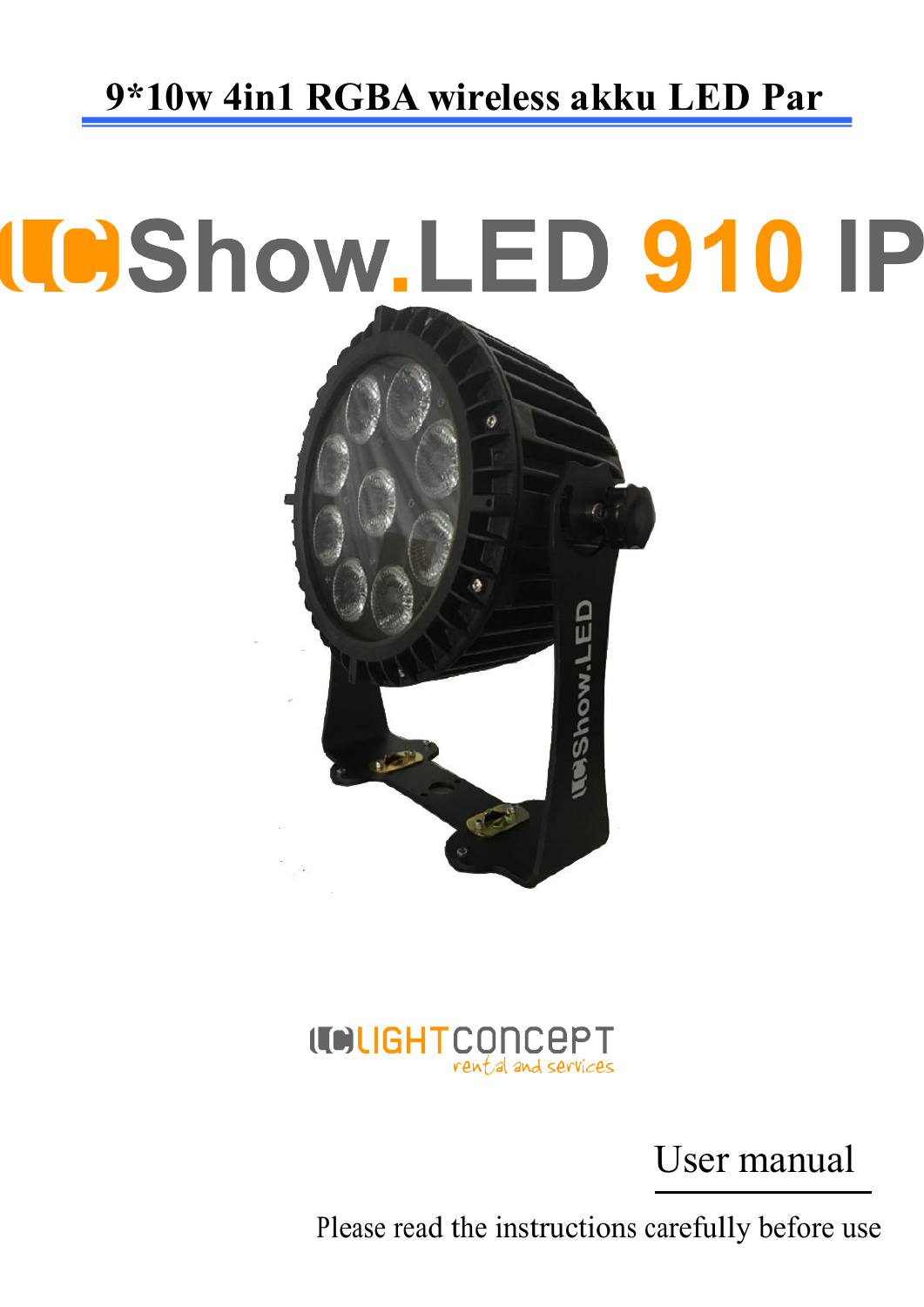# **TABLE OF CONTENTS**

<span id="page-1-0"></span>

#### statement

The product has well capability and intact packing when leave factory. All of the user should comply with warning item and manual, any misuse cause of the damages are not included in our guarantee, and also can not be responsible for any malfunction & problem owing to ignore the manual.

#### **1. Safety Instructions**

Please keep this User Guide for future consultation. If you sell the unit to another user, be sure that they also receive this instruction booklet.

Unpack and check carefully there is no transportation damage before using the unit.

Before operating, ensure that the voltage and frequency of power supply match the power requirements of the unit.

It's important to ground the yellow/green conductor to earth in order to avoid electric shock.

The unit is for indoor use only. Use only in a dry location.

The unit must be installed in a location with adequate ventilation, at least 50cm from adjacent surfaces. Be sure that no ventilation slots are blocked.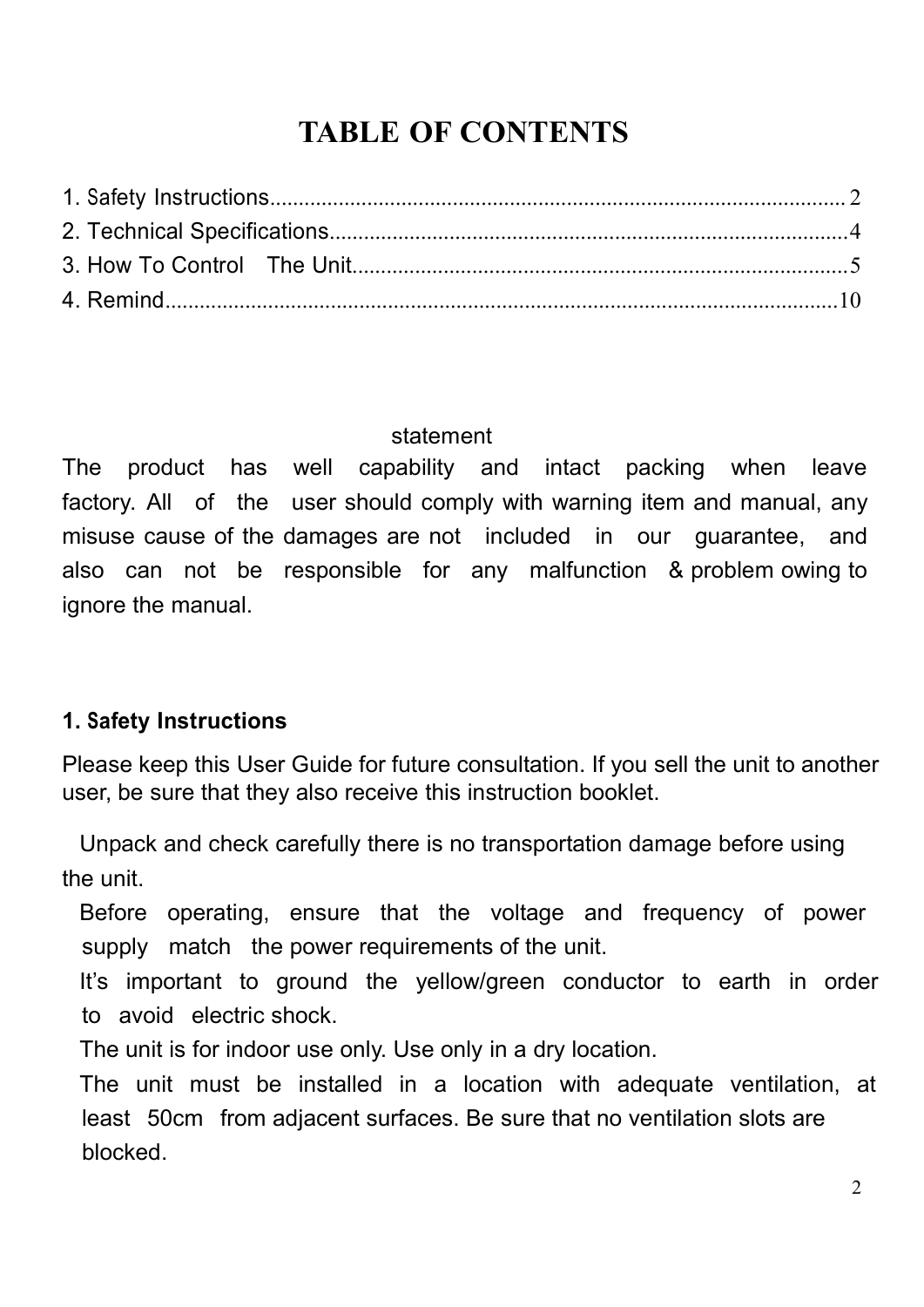Disconnect main power before replacement or servicing.

Make sure there are no flammable materials close to the unit while operating as it is fire hazard.

Use safety cable when fixes this unit. DO NOT handle the unit by taking its head only, but always by taking its base.

Maximum ambient temperature is Ta: 40℃. DO NOT operate it where the temperature is higher than this Unit surface temperature may reach up to  $85^{\circ}$ . DO NOT touch the housing bare-hand during its operation. Turn off the power and allow about 15 minutes for the unit to cool down before replacing or serving.

In the event of serious operating problem, stop using the unit immediately. Never try to repair the unit by yourself. Repairs carried out by unskilled people can lead to damage or malfunction. Please contact the nearest authorized technical assistance center. Always use the same type spare parts.

DO NOT touch any wire during operation as high voltage might be causing electric shock.

#### **Warning:**

Please set one light only as master when used Master-slave model in the same channel.

DO NOT set any light as master when used DMX hold model.

To prevent or reduce the risk of electrical shock or fire, do not expose the unit to rain or moisture.

DO NOT open the unit within five minutes after switching off.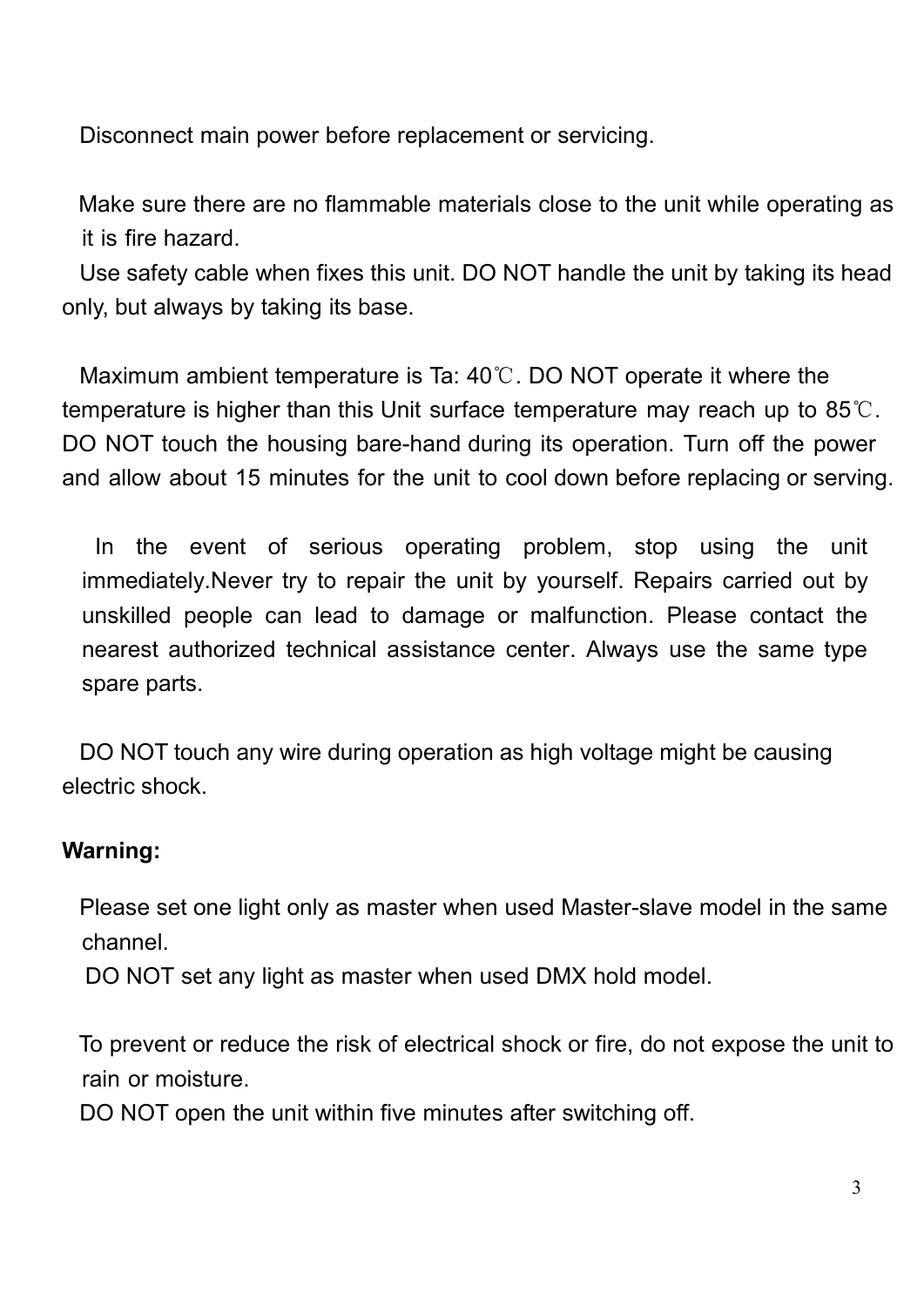<span id="page-3-0"></span>The housing, the lenses, or the ultraviolet filter must be replaced if they are visibly damaged.

#### **Caution:**

There are no user serviceable parts inside the unit. DO NOT open the housing or attempt any repairs yourself. In the unlikely event your unit may require service, please contact your nearest dealer.

#### **Installation:**

The unit should be mounted via its screw holes on the bracket. Always ensure that the unit is firmly fixed to avoid vibration and slipping while operating. And make sure that the structure to which you are attaching the unit is secure and is able to support a weight of 10 times of the unit's weight. Also always use a safety cable that can hold 12 times of the weight of the unit when installing the fixture.

The equipment must be fixed by professionals. And it must be fixed at a place where is out of the touch of people.

#### **2. Technical Specifications**

**Light Sources:** 9\*10w RGBA 4in1LED Beam Angle: 20° Power Consumption: 90W Power Voltage: AC 100-240V, 50/60Hz Net Weight: 6Kgs

#### **Control**

DMX Channel: 5/9 Channel Control Modes: DMX and wireless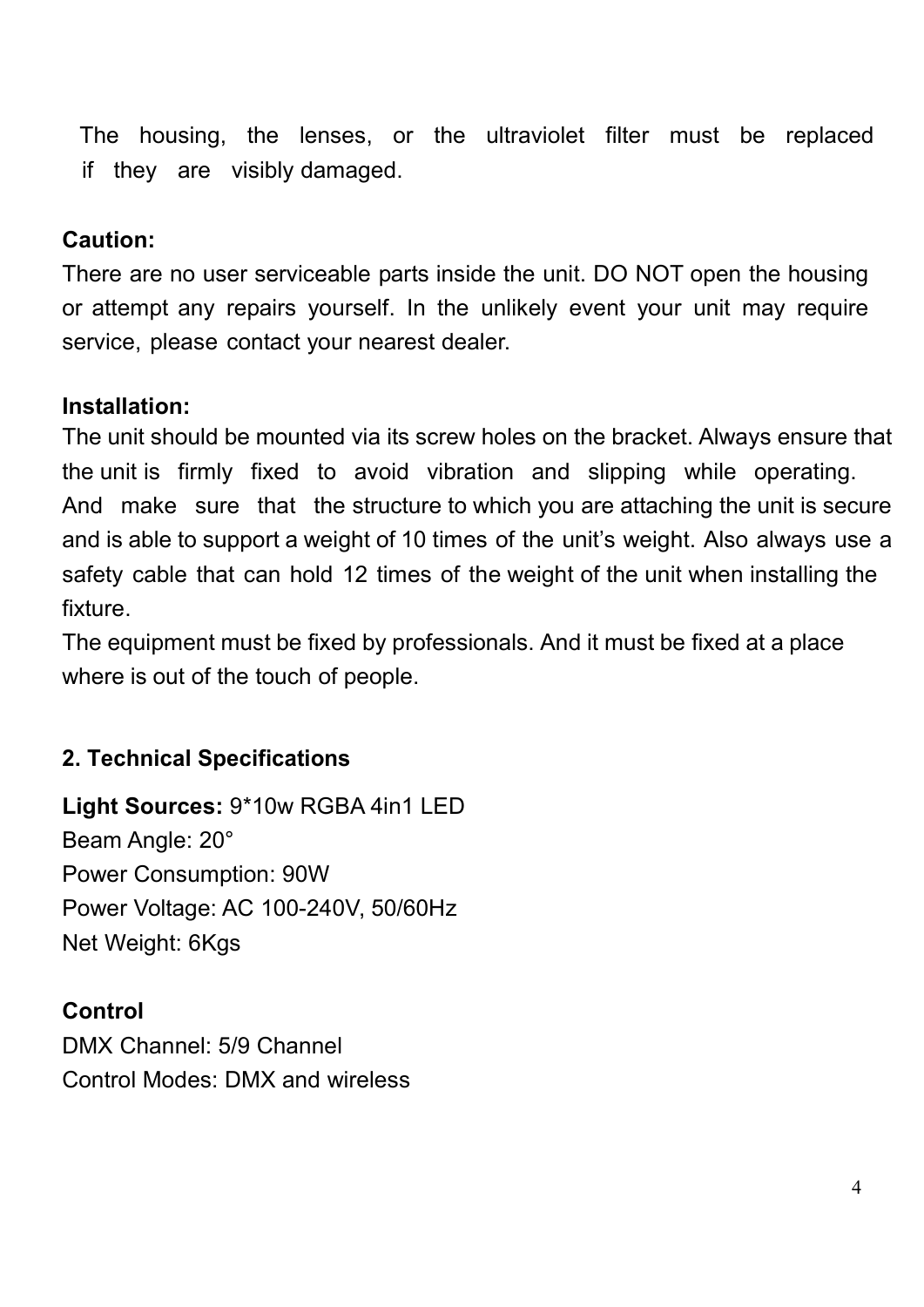### <span id="page-4-0"></span>**Construction**

Display: OLED Display Data In/Out socket: 3-pin XLR sockets Power Socket: Powercon in/out Protection Rating: IP65

# **Features**

\* OLED display

- 
- \* IP65 Powercon in/Out ,IP65 DMX in/out\* Option for change LED Power (Eco, Medium, High power)
- \* Battery Charging Information and Wireless Channel change in Display
- \* Emergency Mode (enable / disable)
- $*$  DMX hold  $($  on/off $)$  in display

# **3. How To Control The Unit**

The DMX512 is widely used in intelligent lighting control,with a DMX 512 controller.connect several lights together,dmx in and dmx out, 3 pin XLR connectors: Pin 1: GND, Pin 2: Negative signal (-), Pin 3: Positive signal  $(+)$ 

# **Display:**

MENU To select the programming functions<br>DOWN To go backward in the selected funct DOWN To go backward in the selected functions<br>uP To go forward in the selected functions uP To go forward in the selected functions<br>ENTER To confirm the selected functions To confirm the selected functions

#### **Set DMX Address Code**

1 Press **"Menu"** to "Set DMX Address",and press**"ENTER"** keys to enter into

2 Show "Set DMX Address DMX Address:**001**",Press the "**UP and DOWN**"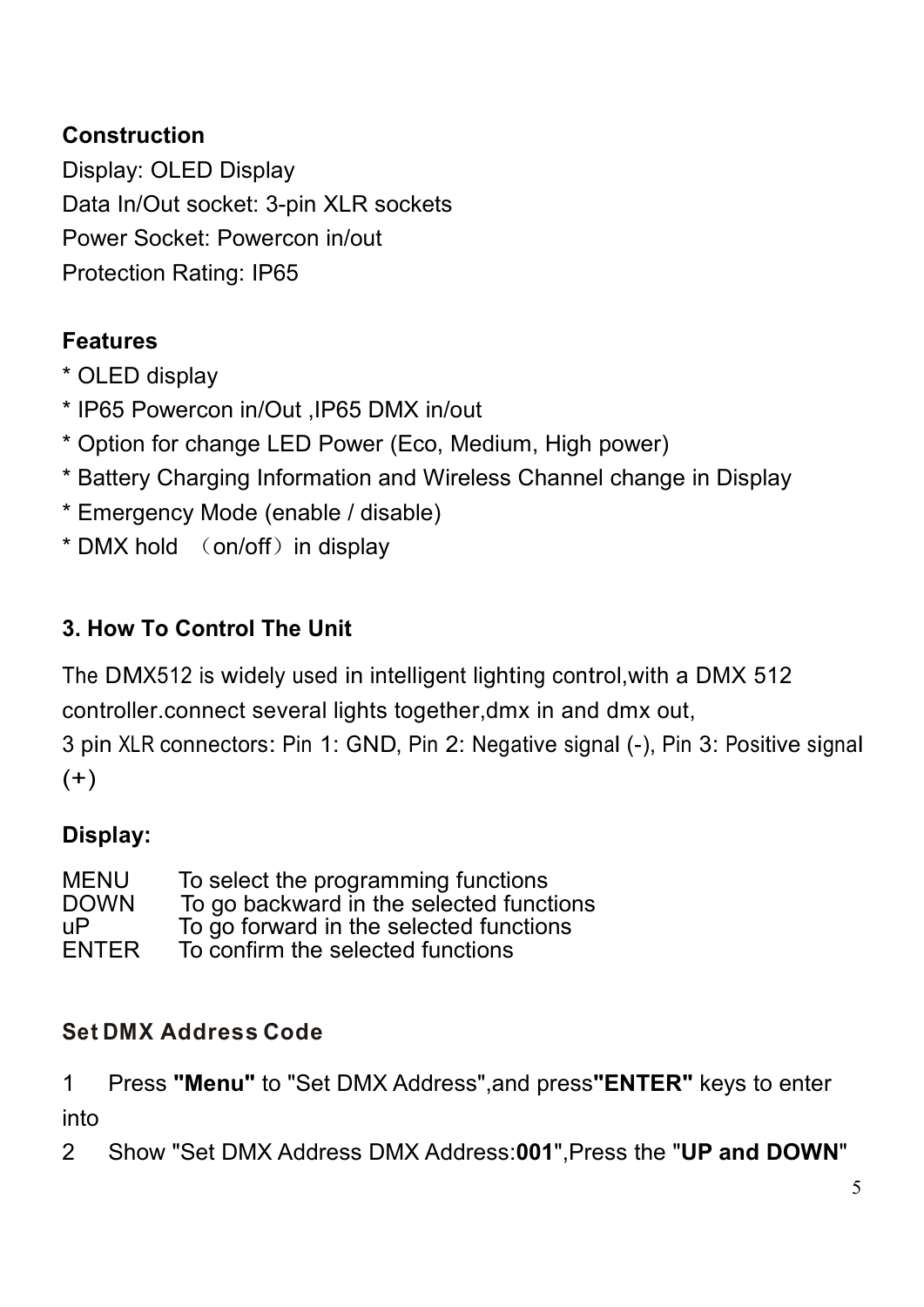keys to amended

- 3 Press **"ENTER"**keys to save and Exit,Press the"**MENU"**Keys does not save and Exit
- 4 Turn on operation: when in charging or turn off, press "MENU" 3-5s then screen will display clients' logo and model of products, there are "MENU","UP"."DOWN" for your selection to choose the function, press" ENTER" to confirmed and enter the next menu,press "MENU" could back to the last menu.

When turn on , press" MENU" for more than 4s,the screen will display " P ower Off", and will close LED output by then.

If charger connect with electricity,the screen will display charging icon and percentage of battery power. Or will be turn off directly,and the battery powered wll be totally cut off.

- 5 When using Master-Slave model,apart from the first one as Master without setting,the others need to set as Slave.
- 6 When using DMX512 controller,all the lights need to set as DMX model.

|                | <b>Static Color</b> | RGBA (0-255) Strobe(0-255)          |
|----------------|---------------------|-------------------------------------|
|                | <b>Static Color</b> | $001 - 016$                         |
| Choose Pattern | Show Mode           | AUTO / FADE / SNAP / STRO(RGBA)     |
|                | Sound model         | Sound (1-3) outdoor no the function |
|                | User Colors         | RGBA (000-255) Bank: 1/16           |
|                | User Run            | 1. Static Color                     |
|                |                     | 2. Auto Mode                        |
|                | Channel             | 5-CH / 9CH                          |
| User setting   | DMX512 Address      | $001 - 512$                         |
|                | Slave Mode          |                                     |
|                |                     |                                     |
|                |                     |                                     |

# **MENU**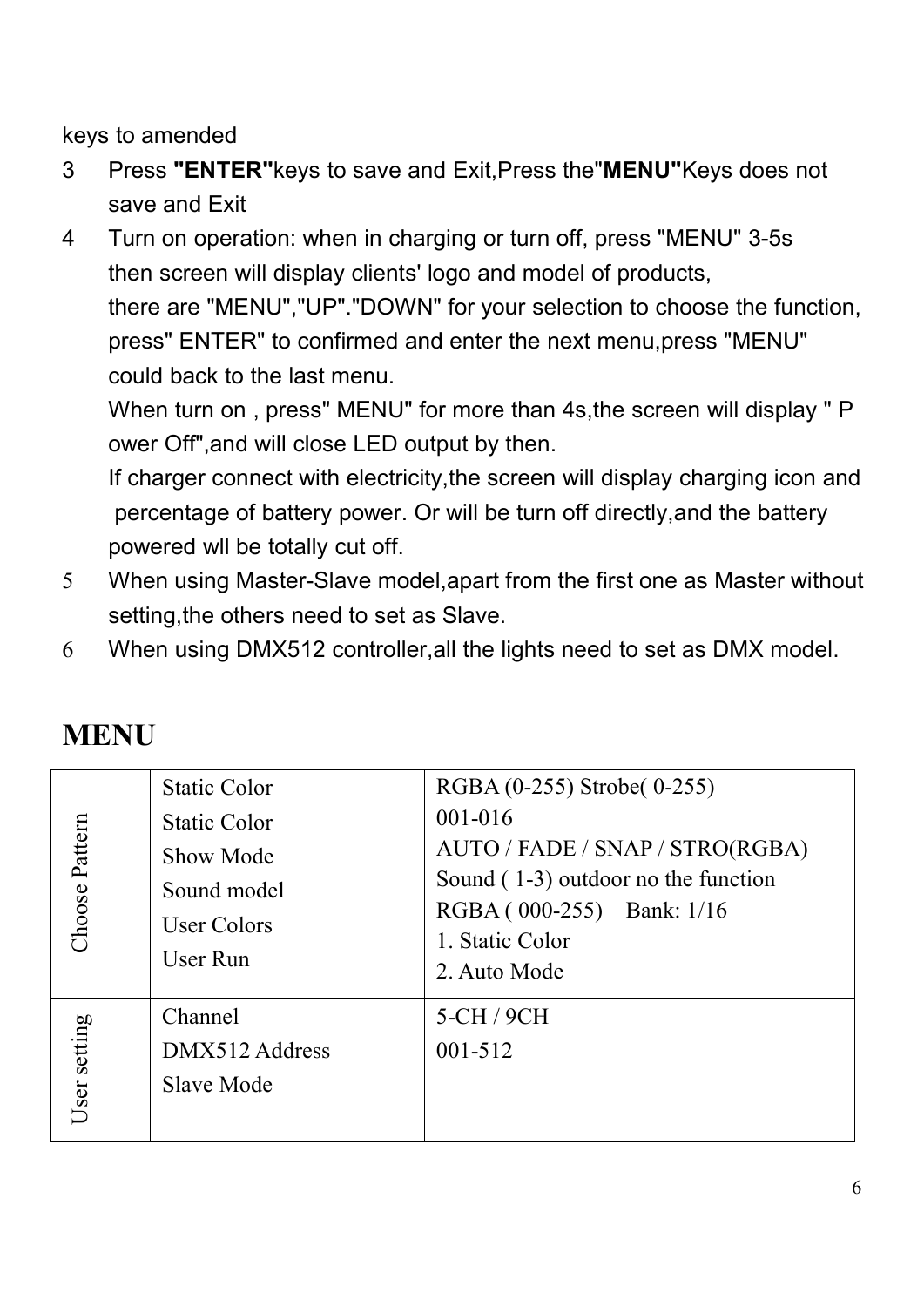|                | White balance         | RGBA (0-255)                     |
|----------------|-----------------------|----------------------------------|
|                | <b>Show Battery</b>   | Yes / No?                        |
|                | Display sleep         | Open/5Sec/10Sec/15Sec            |
|                | Dimmer option         | Normal - lowest                  |
|                | Auto power            | Yes/No                           |
| System setting | <b>IRC</b> Setting    | Yes/No                           |
|                | RF 2.4 setting        | Yes/No                           |
|                | RF 2.4 FREQ           | Receiver Pairing (Yes / No)      |
|                | Power Setting         | High / Medium / Low              |
|                | <b>Emergency Lamp</b> | $Yes / No$ (Turns to full Amber) |
|                | DMX Hold              | Yes / No                         |
|                | Led Temp:             | 30℃-70℃                          |
|                | Work Hours:           | 000H-999H                        |
| Information    | Software Version      | V.1.05                           |
|                | Hardware version      | OLED 4in1 90                     |
|                | Logo                  | LC 910 IP                        |
|                |                       |                                  |

\* Press "MENU" 3-5 seconds,will turn on or turn off the display.

\* About "Auto power" function, when set " Yes" on it, it will turn on automatically when power cable plugged, disconnect the power cable will turn off.<br>\* About " Emergency Lamp " function,when set Emergency Lamp on, and lights

work with power cable connection. If power cable is interrupted, LEDs will turn on amber. This feature suit to special scenes.

\* About "DMX hold" function, when set "Yes"on it, it would keep the former status when signal suddenly broken.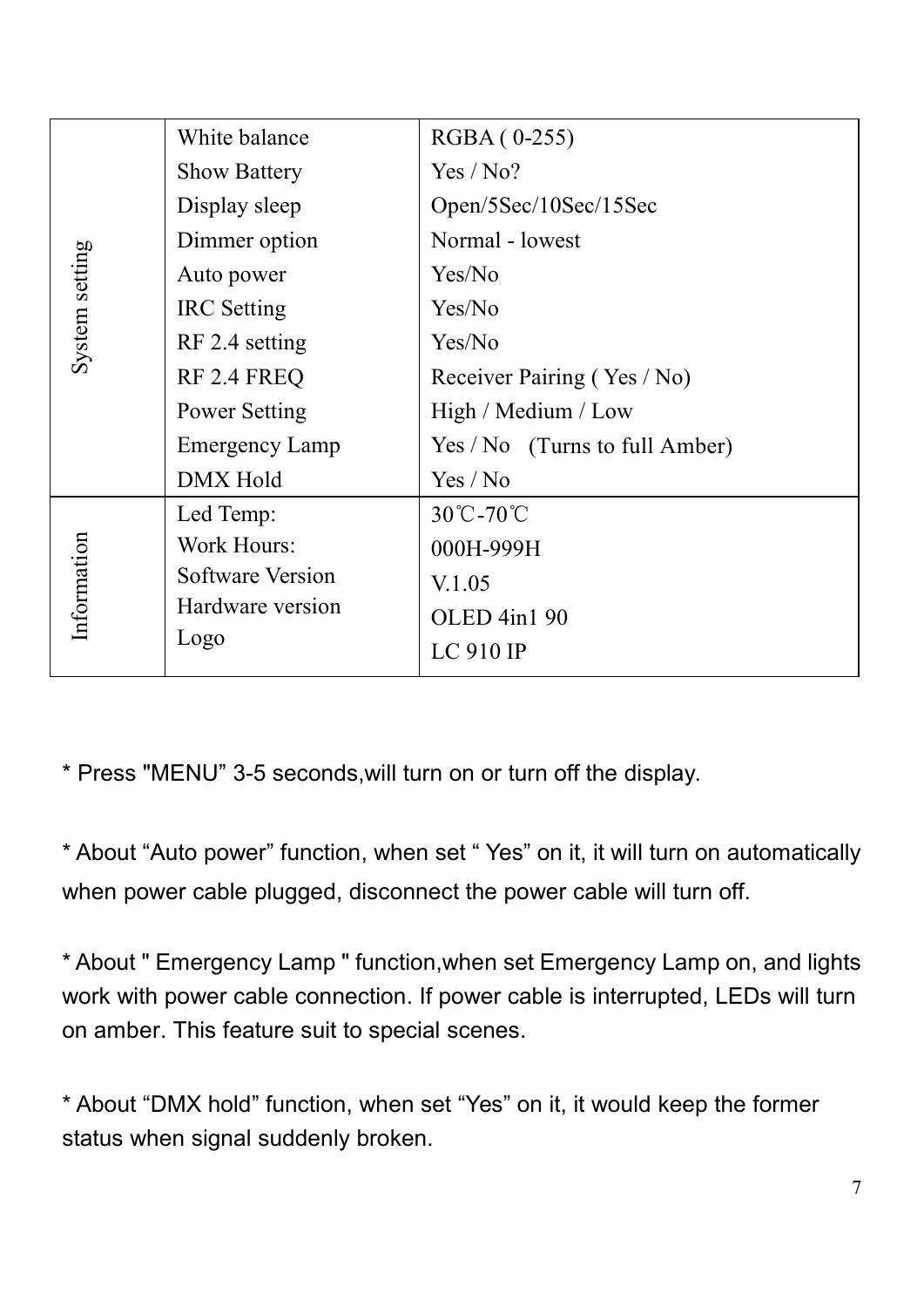\* About checking the power information.

A-when light on, you can see the info on the upper right corner of the display. B-when light off, press the menu button lightly,will show it in display.

\* About how to connect wireless transmitter Set " RF 2.4 setting " and " RF 2.4 FREQ " both for " Yes ". With the indicator in " blue " color, click the " FUNCTION " on the transmitter once.

\* How to check whether is success to connect or not. Set the lights on " Slave Mode " and it will show " connect " or " disconnect ".

\* If you need to reconnect the other transmitter, please set " RF 2.4 FREQ " for " No" to remove the connection with last transmitter first, then set for " Yes " again, or it will connect the last transmitter automatically.

# **Wireless transmitter**

# **PLEASE USE WIRELESS SOLUTION SWEDEN**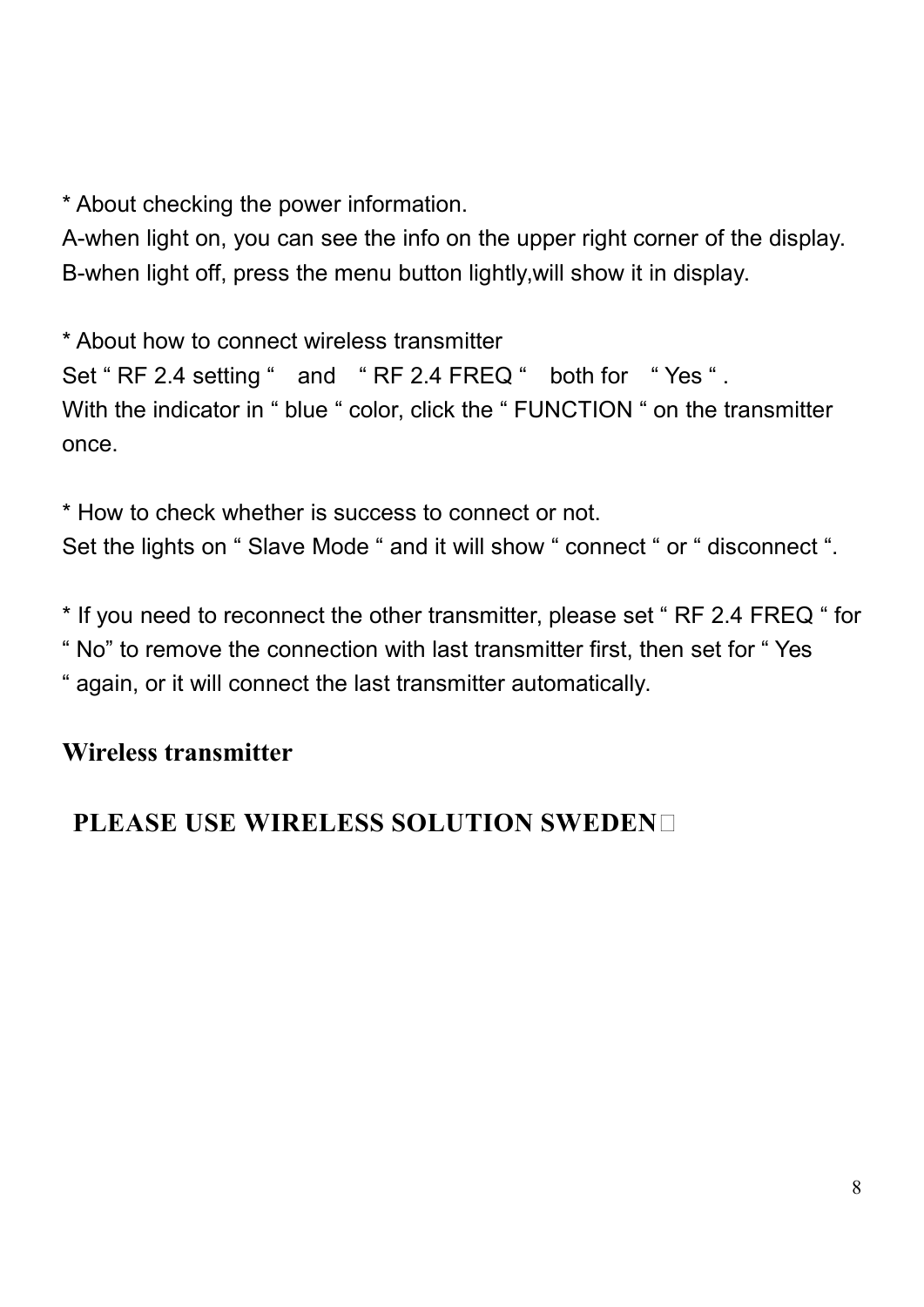\* When in " blue " color, click " FUNCTION " once,it will connect with the lights. \* Press " FUNCTION " until the color change to " pink ", it means remove all the lights connection.

# **DMX channel´s functions and values (5/9 DMX channels):**

#### **NOTE: Sound Control is deactivated since V 1.4**

#### **5CH**

| No.            | <b>DMX512</b> | <b>Function</b>          |
|----------------|---------------|--------------------------|
|                | <b>Value</b>  |                          |
|                | $0 - 255$     | Red dimmer               |
| 2              | $0 - 255$     | Green dimmer             |
| 3              | $0 - 255$     | Blue dimmer              |
| $\overline{4}$ | $0 - 255$     | Amber dimmer             |
| 5              | $0 - 19$      | Normal model             |
|                | $20 - 39$     | Dimmer curve (slow)      |
|                | $40 - 59$     | Dimmer curve (slower)    |
|                | $60 - 255$    | Dimmer curve<br>slowest) |

#### **9CH**

| No. | <b>DMX512</b> | <b>Function</b>                     |
|-----|---------------|-------------------------------------|
|     | Value         |                                     |
|     | $0 - 255$     | Total dimmer for CH9 $(0-9)$        |
|     | $0 - 9$       | Strobe off                          |
|     | $10 - 255$    | Strobe: 10 lowest, 255 fastest      |
|     | $0\sim 255$   | Red, the max depend on total dimmer |